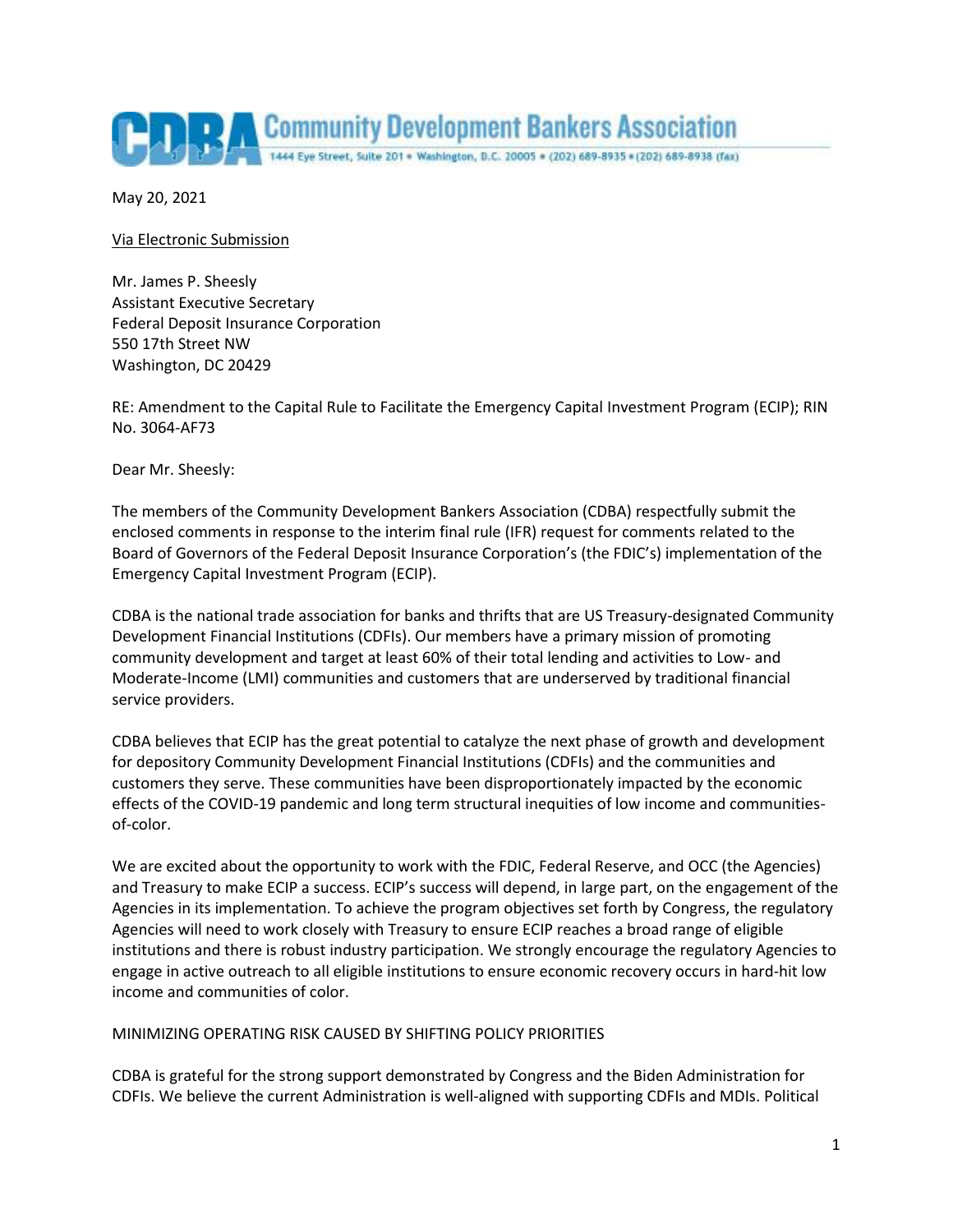and policy winds, however, will likely change over the period in which Treasury holds ECIP investments. We strongly urge the Agencies to affirm that ECIP policies within the Agencies scope of oversight are settled, and not subject to constant revision, for the tenure of an institutions' participation in the program. During TARP and CDCI, negative public sentiment about the programs contributed to an evershifting set of program rules and agency direction. Constantly shifting rules create significant operations risk for recipient institutions. Any changes to regulatory policies should only occur with the consent of all parties to an ECIP transaction. We believe such a commitment will encourage more eligible CDFIs and MDIs to participate in the program.

# REGULATORY COORDINATION

CDBA strongly urges the FDIC to work closely with Treasury on ECIP implementation. The treatment of ECIP investments by the Agencies are critical to the success of the program. In the short term, we have urged Treasury to work with the Agencies to develop processes to ensure timely approval of ECIP applications. We strongly urge the FDIC to develop examiner training on ECIP to ensure support at headquarters filters down to the examiner level.

# AMEND THE DEBT TO EQUITY / LEVERAGE RATIO FOR SUB S AND MUTUAL BANKS

CDBA strongly urges the FDIC to work with the Federal Reserve Board (the Board) to ensure the Board modifies the Small Bank Holding Company Policy Statement (the Policy Statement) in connection with the IFR and create an exception under Section 2.C (Dividend restrictions). This exception should allow S Corp bank holding companies to exceed a 1.0:1 debt-to equity ratio and still issue dividends. Because S Corp and Mutual CDFI banks and MDIs are small organizations, it will be impossible for them to keep their debt-to-equity ratios at 1.0:1 while applying for the amounts Congress authorized. As an example, some CDFI banks estimate that the current regulations would variously limit S Corp and Mutual banks' ECIP capital to only 2% or 5% of assets, a fraction of the potential (up to 15% for banks with assets greater than \$2 billion, 25% for those \$500 million to \$2 billion, and 30% for those under \$500 million) allowed under ECIP rules.

Providing such an exception to exclude 100% of ECIP Sub Debt from the Board's Debt to Equity and Double Leverage Ratios would be consistent with the position the Board took with respect to the Temporary Asset Relief Program (TARP), established by the Emergency Economic Stabilization Act of 2008. At the time TARP was established, the Board amended Section 2.A of the Policy Statement to add language clarifying that:

*"Notwithstanding any other provision of this policy statement and for the purposes of compliance with paragraphs 2.C [Dividend Restrictions]… a bank holding company that has made a valid election to be taxed under Subchapter S…may exclude from debt subordinated debentures issued to the United States Department of the Treasury under [TARP]".* 

Further, we urge the FDIC to work with the Board regarding its consideration of a bank holding company's double-leverage ratio as part of its overall safety and soundness supervisory review of the organization. The double-leverage ratio is generally computed by dividing the bank holding company's investment in the banking subsidiary by its total equity capital. A double-leverage ratio will be considered by the Federal Reserve to be high once it exceeds 120%. At this point, the bank holding company may become subject to additional regulatory scrutiny by the Federal Reserve's supervision and regulation team. CDBA recommends that the FDIC work with the Board to modify the definition of the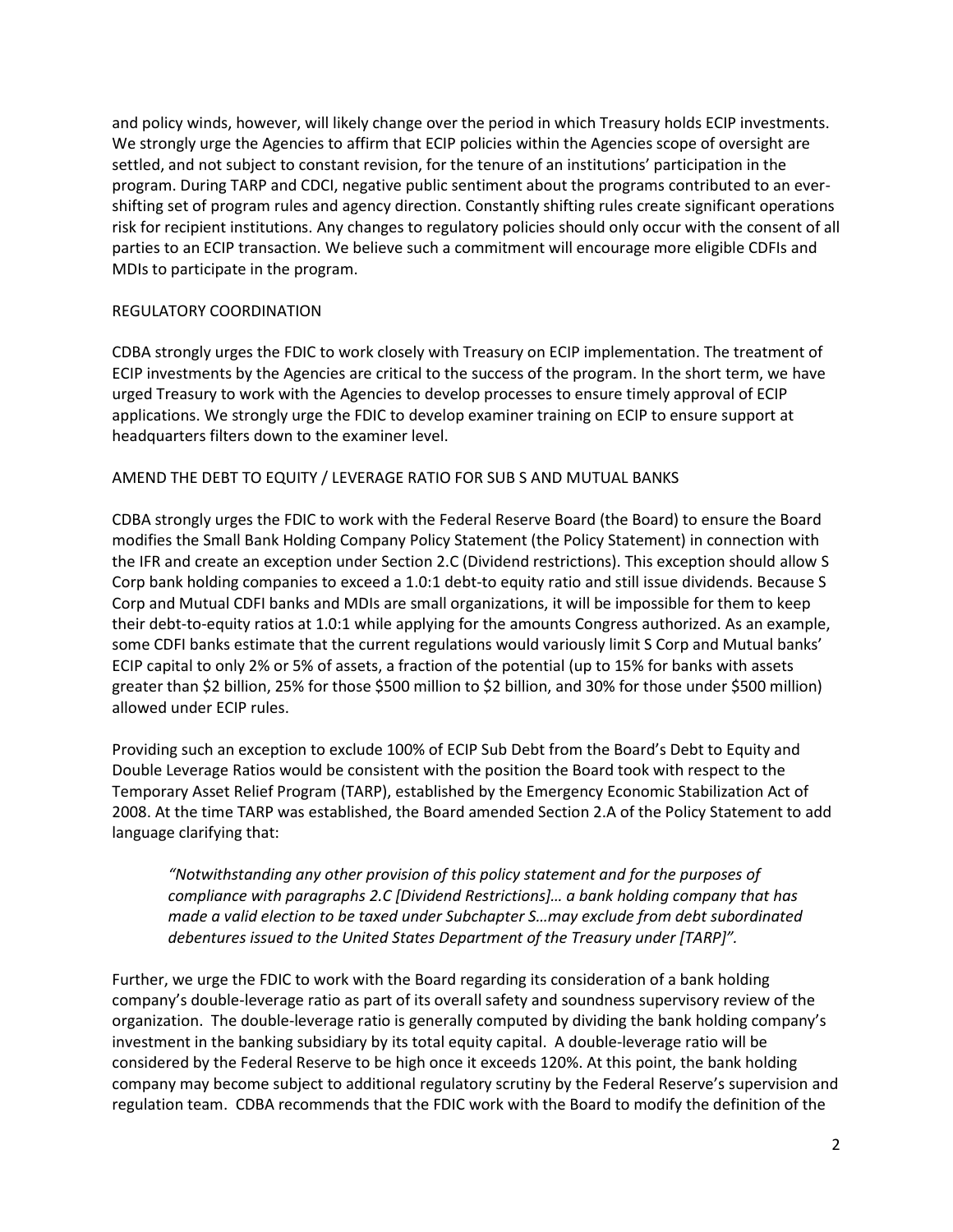double-leverage ratio to exclude from the ratio some portion, or all, of an ECIP-related BHC investment into a banking subsidiary.

If the Board does not make these amendments, this time to acknowledge ECIP and exclude ECIP Sub Debt from the overall debt calculation for the purposes of calculating these ratios, S Corp and Mutual CDFI banks and MDIs will be forced to limit their capital application. The organizations closest to the underserved communities will be materially curtailed in their ability to participate in ECIP, expand services in needy communities, and reach deep to address systemic economic challenges.

CDBA also recommends that the FDIC work within Prompt Corrective Action Rules (by which FDIC insured institutions are subject to tiered minimum capital requirements) to ensure that ECIP participation does not negatively influence the FDIC's enforcement of the rules.

# ELIMINATE UNEQUAL TERM SHEET OFFERINGS FOR SUB S AND MUTUAL BANKS

CDBA strongly urges the FDIC to work with the other agencies and with Treasury and revisit the term sheet for subordinate debt offered to Sub S and Mutual Banks. We believe several provisions are in direct conflict with the ECIP authorizing statute:

- ECIP's authorizing statute says that the maximum rate for both forms of capital is  $2\%$ .<sup>1</sup> The Sub S and Mutual term sheet, however, states that banks receiving Subordinate Debt are subject to a maximum rate of 2.5%. The rate on both investments should adhere to the statutory maximum of 2%, without exception.
- The statute states that sub debt should receive treatment consistent with the Tier 1 treatment for preferred stock.<sup>2</sup> Yet, the Sub S and Mutual term sheet say it will be treated as Tier 2. The Agencies must ensure that capital treatment is consistent with the statute. CDBA urges the Agencies to ensure that the capital treatment on both investments should adhere to the Tier 1 statutory requirement for "consistency."
- The C Corp term sheet offers stock with perpetual maturity, while the Sub S and Mutual term sheet offers a 15 year term. This discrepancy is inconsistent with the ECIP statute. CDBA urges Treasury and the regulatory agencies to ensure the capital offered to Sub S and Mutual banks is "consistent with requirements …applicable to the terms of preferred stock issued by institutions participating in the program." CDBA has recommended that a term of not less than 30 years – but preferably 40 years – would make the subordinated debt instrument comparable in practical terms for the perpetual term of the C Corp offering. For example, Trust Preferred Securities, when they were used, had a term of up to 30 years. A term of 15 years is woefully inadequate.

# CONCERNS SPECIFIC TO STATE CHARTERED BANKS

 $\overline{\phantom{a}}$ 

It is imperative that state-chartered banks be treated equitably to national banks. The OCC has modified its licensing rule for national banks and specifically added language facilitating the issuance of sub debt for ECIP. CDBA urges the FDIC to confirm whether individual states have provisions in their licensing rules similar to the OCC's rule, which would limit state banks' ability to issue subordinated debt. CDBA urges the FDIC to work with the OCC to clarify whether it is necessary, and if so, how to address statelevel licensing requirements that might have similar provisions regarding the issuance of sub debt.

<sup>&</sup>lt;sup>1</sup> "No dividends, interest or other similar payments shall have a rate exceeding 2 percent per annum for the first 10 years."

<sup>&</sup>lt;sup>2</sup> "Consistent with requirements . . . applicable to the terms of preferred stock issued by institutions participating in the program."